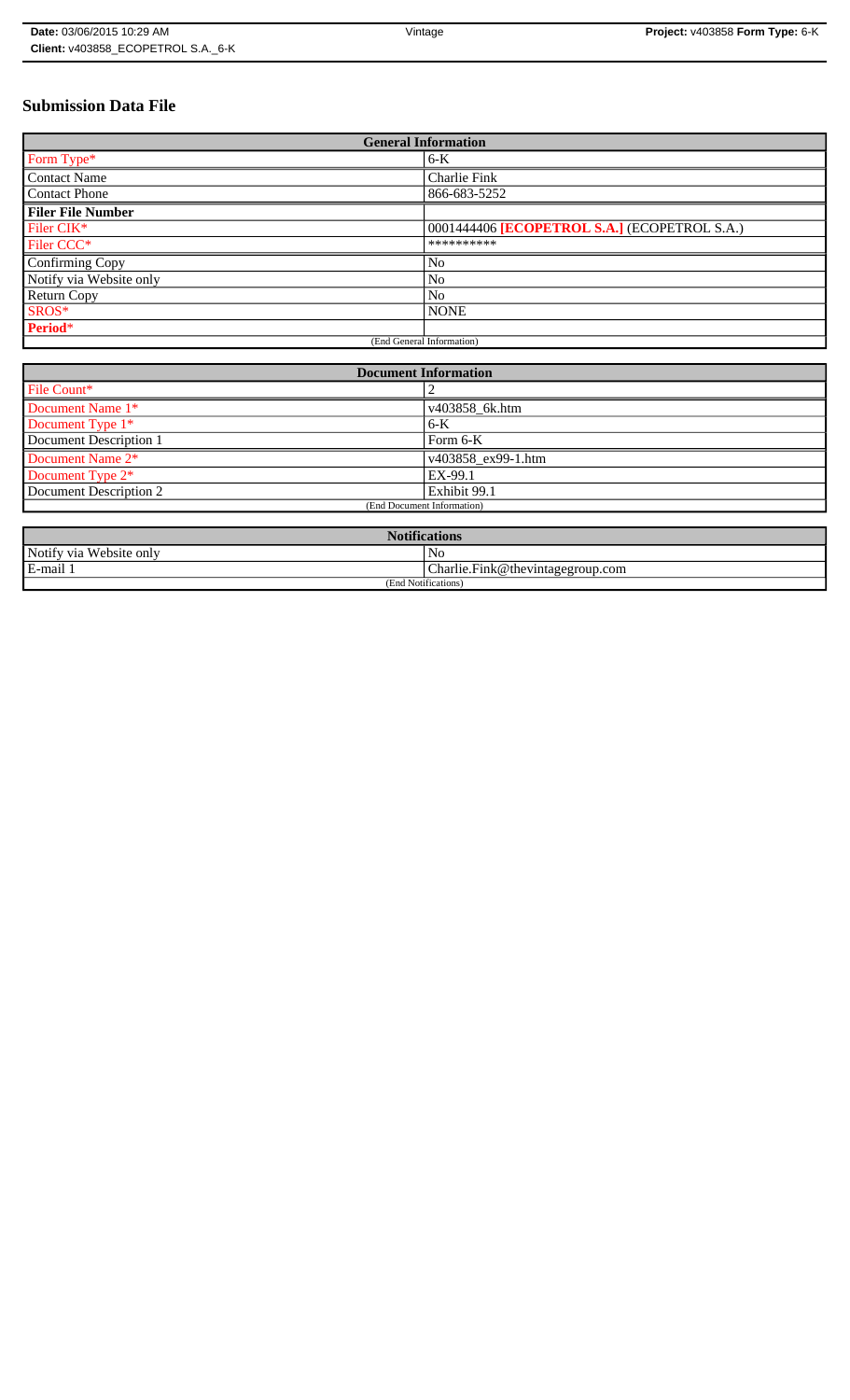#### **UNITED STATES SECURITIES AND EXCHANGE COMMISSION Washington, D.C. 20549**

#### **FORM 6-K**

#### **REPORT OF FOREIGN PRIVATE ISSUER PURSUANT TO RULE 13a-16 OR 15d-16 UNDER THE SECURITIES EXCHANGE ACT OF 1934**

For the month of March, 2015 Commission File Number 001-34175

ECOPETROL S.A.

(Exact name of registrant as specified in its charter)

N.A.

(Translation of registrant's name into English)

COLOMBIA

(Jurisdiction of incorporation or organization)

Carrera 13 No. 36 – 24

 (Address of principal executive offices) BOGOTA – COLOMBIA

Indicate by check mark whether the registrant files or will file annual reports under cover of Form 20-F or Form 40-F.

Form 20-F  $\boxtimes$  Form 40-F  $\Box$ 

Indicate by check mark if the registrant is submitting the Form 6-K in paper as permitted by Regulation S-T Rule 101(b)(1)

Yes $\square$  No  $\square$ 

Indicate by check mark if the registrant is submitting the Form 6-K in paper as permitted by Regulation S-T Rule 101(b)(7)

Yes □ No ⊠

Indicate by check mark whether the registrant by furnishing the information contained in this form is also thereby furnishing the information to the Commission pursuant to Rule 12g3-2(b) under the Securities Exchange Act of 1934.

 $\mathbf{Yes} \ \square \ \mathbf{No} \ \boxtimes$ 

If "Yes" is marked, indicate below the file number assigned to the registrant in connection with Rule  $12g3-2(b)$ : 82- N/A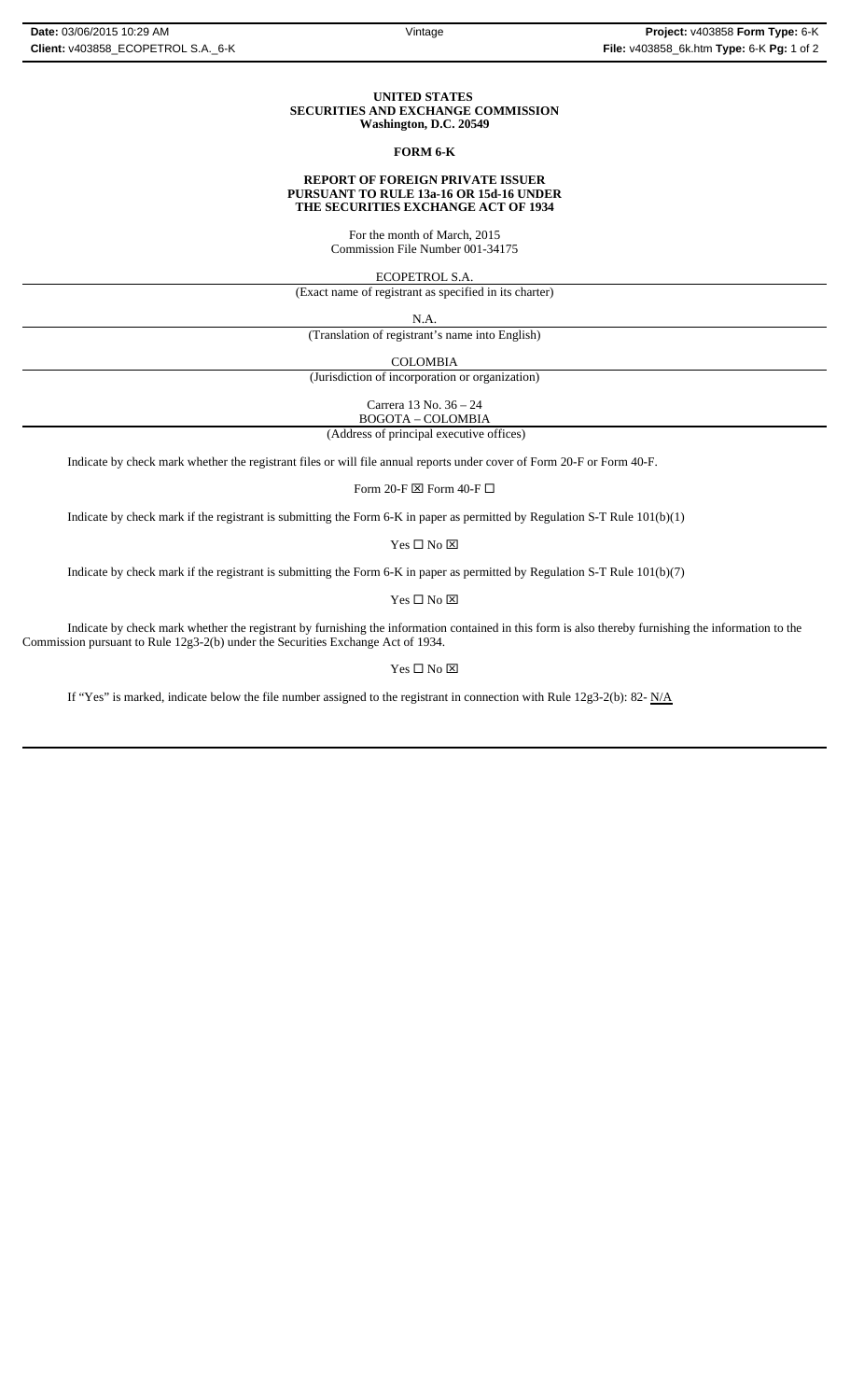### **SIGNATURES**

Pursuant to the requirements of the Securities Exchange Act of 1934, the registrant has duly caused this report to be signed on its behalf by the undersigned, thereunto duly authorized.

Ecopetrol S.A.

By: /s/ Magda Manosalva

Name: Magda Manosalva Title: Chief Financial Officer

Date: March 6, 2015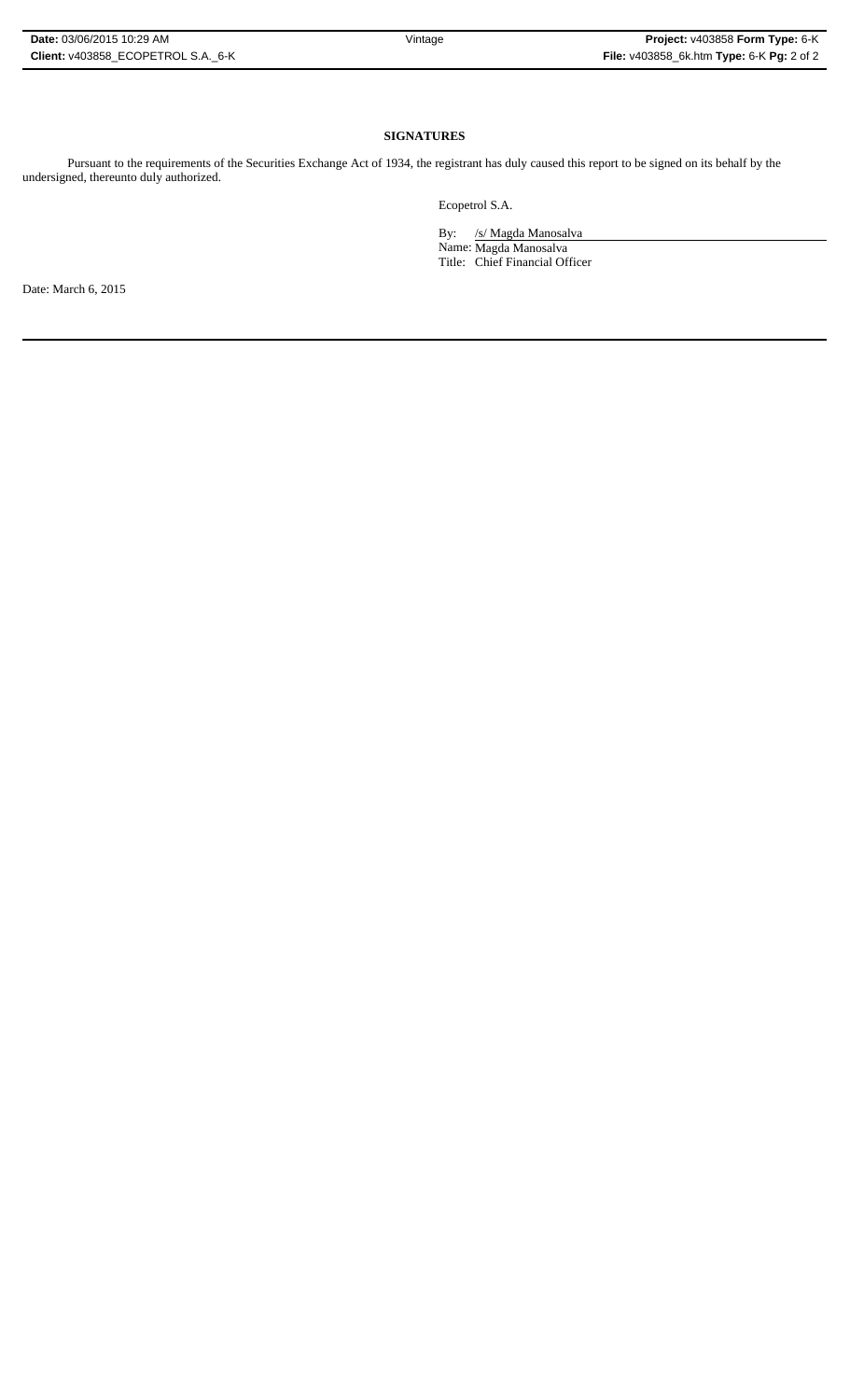## **Exhibit 99.1**

## **Ecopetrol´s Board of Directors Appoints Juan Carlos Echeverry as New CEO and Camilo Marulanda as Executive Vice President**

Ecopetrol (BVC: ECOPETROL; NYSE: EC; TSX: ECP) announces that today its Board of Directors appointed Mr. Juan Carlos Echeverry as the new CEO of the company, effective April 6, 2015.

With extensive knowledge of economics, the ability to lead processes of change, experience in public administration and prior experience as member of the Board of the Company, Mr. Echeverry meets all the conditions to carry out the reforms that the current price environment demands and execute the institutional strategy re-alignment in which the Company has been engaged in recent months.

Juan Carlos Echeverry, born in 1962, is an economist from the Universidad de los Andes, and holds degrees in International Economy from the Kiel Institute for the World Economy and a PhD in Economics from New York University. He was Dean of the faculty of Economy at Universidad de los Andes and Head of the National Planning Department as well as Ministry of Finance and Public Credit. He has also been a consultant and commentator in economics and has advised several governments and companies. Until a few months ago he was Executive Director for Colombia and Ecuador at the Inter-American Development Bank.

The process of selection and appointment of the new CEO took place in three stages. The first involved the identification by a prominent international executive search firm of candidates who fulfill the conditions consistent with the profile defined by the Board. The second stage was the selection by the firm of a small number of candidates, two of whom the Board decided to interview and the third stage included the election of the new CEO, who counted on the affirmative vote of six out of the nine members of the Board.

Following the decision, the Board endorsed the appointment by consensus and instructed the management of Ecopetrol to carry out the corresponding splicing at the earliest.

The Board of Directors also appointed Camilo Marulanda as Executive Vice President. Born in 1978, Mr. Marulanda is an Economist from the Universidad de los Andes, with Marketing studies and a MBA from this university. Prior to join to Ecopetrol´s Group in 2003, he worked at International Investment Intelligence and Procter Gamble.

Ecopetrol´s Board of Directors is comprised by the Ministry of Finance and Public Credit, the Ministry of Mines and Energy, the Head of the National Planning Department and six independent members of which one is appointed by the producing regions in Colombia and other by the minority shareholders.